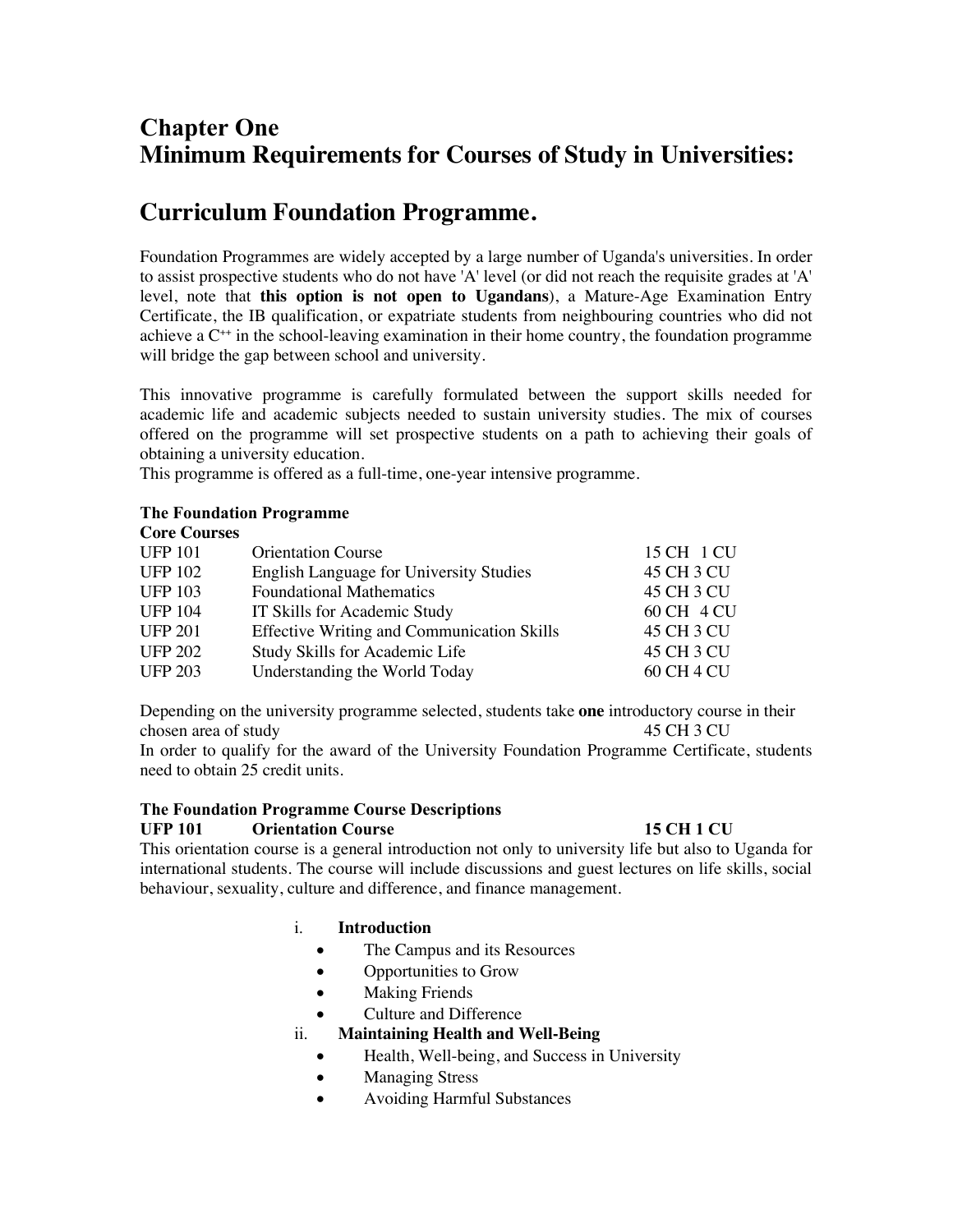- Emotions
- Interpersonal Skills
- **Sexuality**
- iii. **Managing Resources**
	- **Managing Finances**
	- Managing Time

**UFP 102 English Language for University Studies 45 CH 3 CU**

# **Course Description**

This course on English for University Studies aims to assist international students, especially those from non-English-speaking countries, to develop a level of competence in the language so that they can read, speak, and write English to a standard acceptable for university studies. This course is also offered as a refresher course to students who have completed secondary school examinations in English. The course focuses on developing listening, speaking, reading, and writing skills. At the end of the course, students will take an English language examination (IELTS or TOEFL) to evaluate their proficiency.

# **Course Objectives**

On completion of this course, students will:

- gain the confidence necessary to express themselves in English without errors
- have a solid grasp of English grammar
- write clearly while avoiding slang and common spelling errors
- be able to listen and take accurate notes in English
- be able to speak unambiguous English that is not simply a translation from their mother tongue
- be able to read and understand complex academic materials that will assist further academic study

# Course Outline

- names of parts of speech and grammar:
- nouns (name of person, place, thing, or abstraction)
- adjectives (describes the noun)
- pronouns (he, she, we you, which ...)
- verbs (denoting an action) split infinitives and splitting verbs
- adverbs (quality of verb / how action is done)
- clauses (part of sentence containing subject and verb)
- sub-clauses (clause within a clause and separated by commas)
- conjunctions
- prepositions
- plurals and possessives
- introduction to tenses:
- Simple Present: for frequent actions
- Present Continuous: for present actions
- Simple Past: when time/date is mentioned
- Present Perfect: when no time is mentioned
- Simple Past: for repeated actions in the past
- Present Perfect: for past action that is continuing
- Syntax and building sentences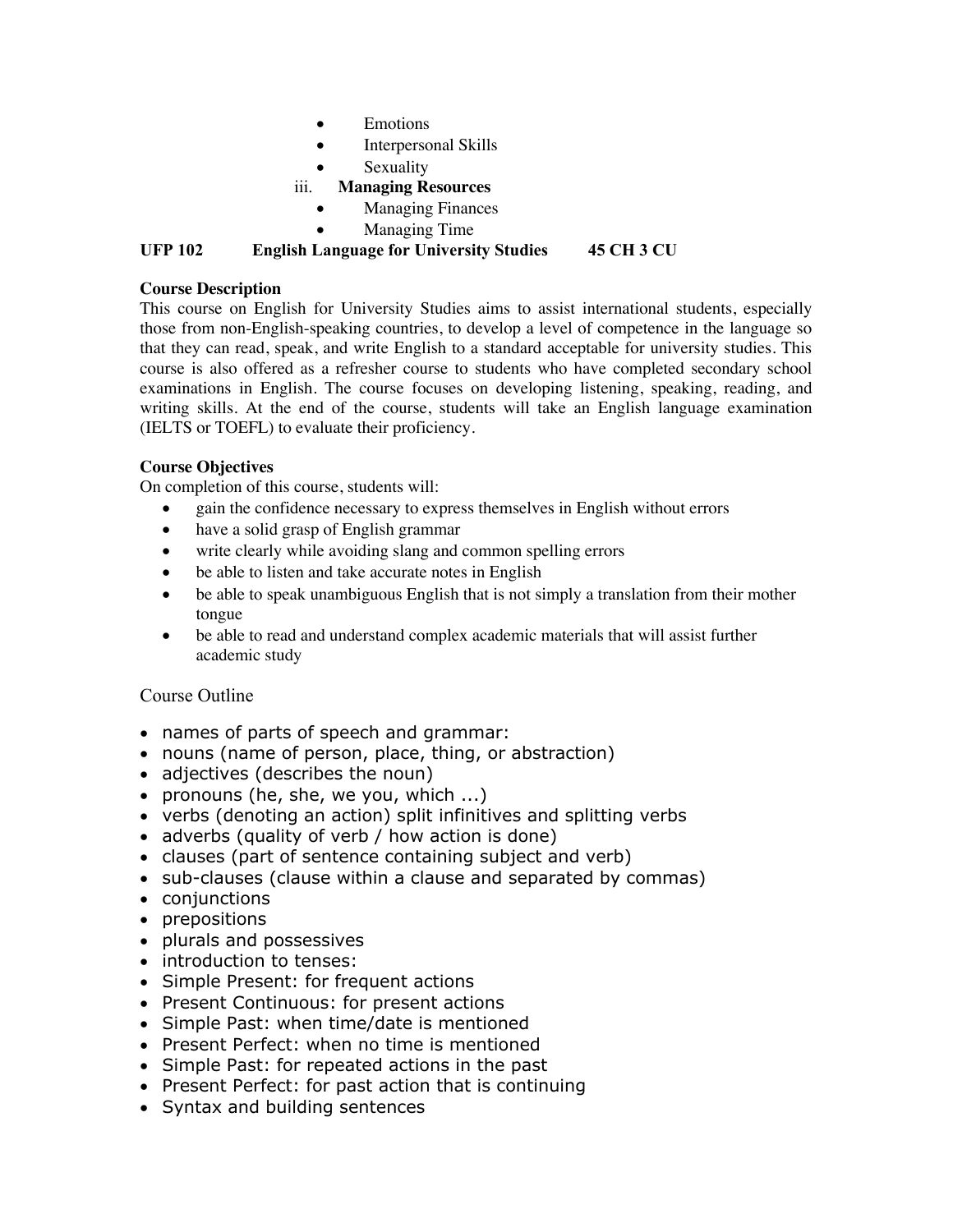- capital letters
- punctuation
- commas semicolons colon full stops question marks …
- sentence construction and sub-clauses
- hyphenated adjectives
- slang and contractions
- common errors
- vocabulary
- a wide range of vocabulary will be developed through class discussions: entertainment, social issues, politics, environment, globalization, culture and customs, technology, relationships …
- style in written English
- idioms
- metaphors
- Pronunciation techniques
- Teaching Methodology
- In this course, students will learn through doing. Engaging in pairs and small group discussions with final presentations will give students the opportunities to practice new skills in language and gain the confidence to present topics in English to the class.

Course Assessment

Throughout this course, students will practice listening, reading, and writing skills. The coursework will account for 100% of the course marks and the English language examination must be passed.

# **UFP 103 Foundational Mathematics 45 CH 3 CU**

#### **Course Description**

This course on Foundational Mathematics is designed to bring students to a level of mathematical literacy that will assist in university studies. The course is divided into four main topics: using and applying mathematics, number and algebra, shape, space, and measurements, and handling data.

#### **Course Objectives**

The course will help students develop the following skills:

Problem solving skills through investigating a variety of problems to improve students' ability to think for themselves and organise their work

Communication skills: students will be given opportunities to show that they can read mathematics and write about their work in a variety of ways using graphs, symbols, and diagrams, listen to and understand instructions, and explain their ideas clearly to others.

In addition, the course will develop students' ability to carry out calculations on paper or using a calculator.

# **Course Outline**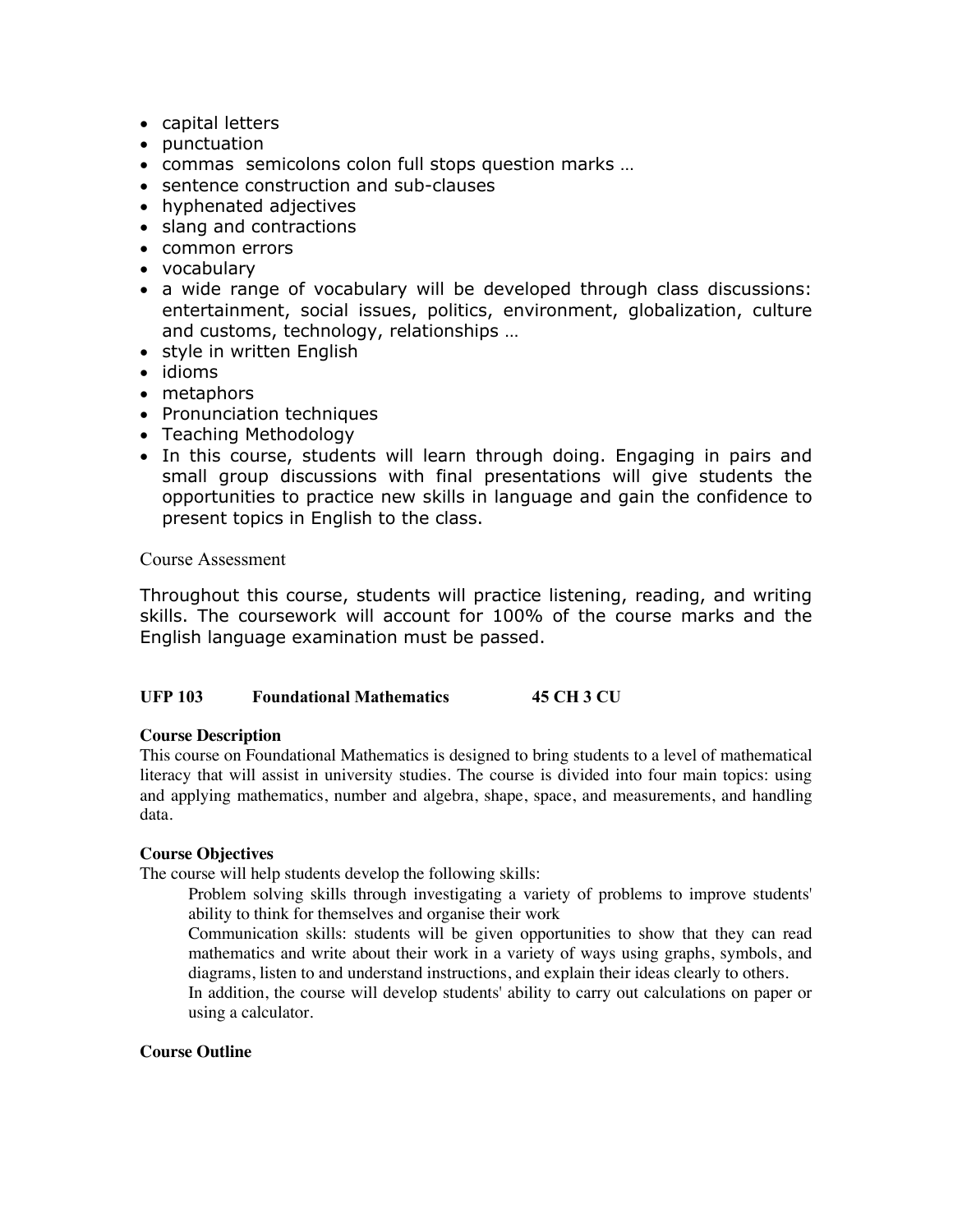The mathematics course is based on a modular approach.

Lectures are designed to encourage students to investigate and discuss mathematics imaginatively. The course is divided into four parts:

# • **Using and applying mathematics**

using mathematics for practical tasks and applications to real-life problems, investigations in mathematics, solving problems, mathematical reasoning

#### • **Number and algebra**

introduction to algebra; symbols and graphs; coordinates; fractions, decimals, ratio, percentages, angles and polygons, calculations, estimations, equations, and formulae

#### • **Shape, space, and measurements**

Symmetry, perimeter, area, volume and angles, position, linear functions

#### • **Handling data**

The use of probability and the collection, processing, representation, and interpretation of data, the how and the why of statistics

#### • **Teaching Methodology**

Classes will involve lectures, demonstrations, class discussions, group work, computer or practical activities, as well as opportunities for students to consolidate concepts and skills through exercises and problem solving.

#### **Course Assessment**

The continuous assessment exercise for this course will account for 40% of the final course mark. The final examination will account for 60% of the final course mark.

**UFP 104 IT Skills for Academic Study 60 CH 4 CU**

# **Course Description**

This introductory course on IT Skills for Academic Study is divided into four main parts: the computer, computer terminology, controlling and using the computer, using the internet.

# **Course Objectives**

This course is intended to develop students' practical skills in information technology so that they are equipped to use technology to assist the learning processes in academic study. The internet component of the course will enable students to use on-line resources diligently and efficiently for research purposes.

# **Course Outline**

# i. **The Computer**

- History of the Computer
- The main parts of the Computer
- Uses of the Computer

# ii. **Computer terminology**

- The Desktop
- Icons, Shortcuts, Folders, and Files
- Recycle Bin, My Computer and Networking
- Applications and Programs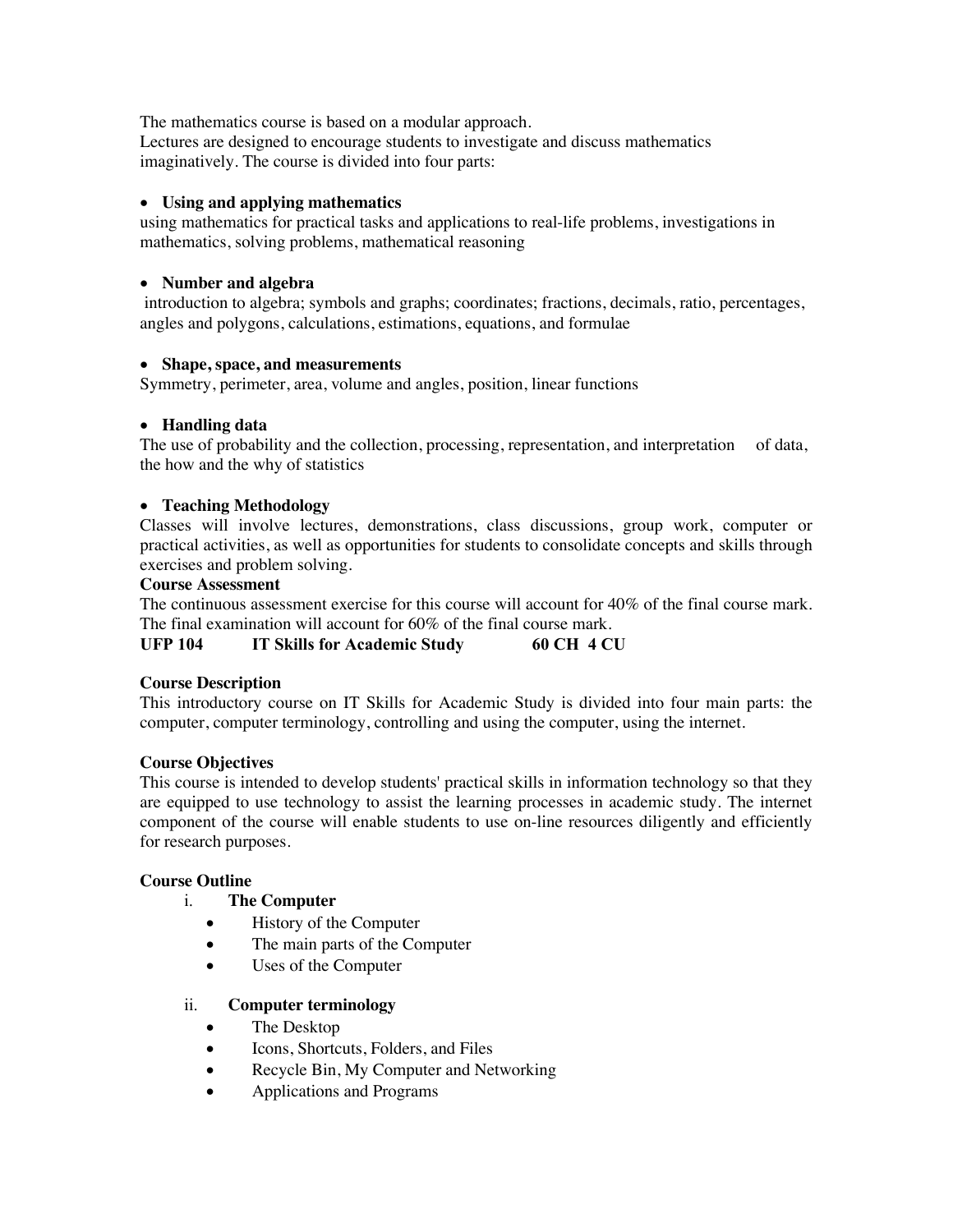- Windows and Operating Systems
- Local Drives and Network Drives

# iii. **Controlling and Using the Computer**

- Using Windows / an Open Source operating system and the Desktop
- Using the Mouse
- Opening and Closing Items on the Desktop
- Single Click vs Double Click
- Moving Items on the Desktop
- Moving Icons on the Desktop
- Using the Maximize, Restore, & Minimize Buttons
- Using the Taskbar
- Controlling the Taskbar

# iv. **Starting Programmes on the Computers**

- Computer Programmes/Applications
- Kinds of programmes
- Word Processing applications
- Opening and Closing Word Processing Applications

# v. **Running and Moving Between Multiple Programmes**

- Using the Taskbar to Move
- Using the Minimize Button
- Using the Maximize Button
- Running Other Programmes at the Same Time
- Entering Basic Information in Word Processing Applications

# vi. **Basic Copying and Pasting Information Between Programmes**

- Copying Information
- Pasting the Information

# vii. **Saving Information Correctly**

- The Saving Process
- Files and a Folders
- Creating and Naming Folders
- Saving Files with a "Good" Name
- Saving Files in the Right Location

# viii. **Using Other Programmes**

- **Starting a Presentation Application**
- Creating and Running a Basic Slide
- Using Design Templates
- Text Input
- Slide Show Effects
- Animations
- Introduction to Spreadsheets
- Using Spreadsheets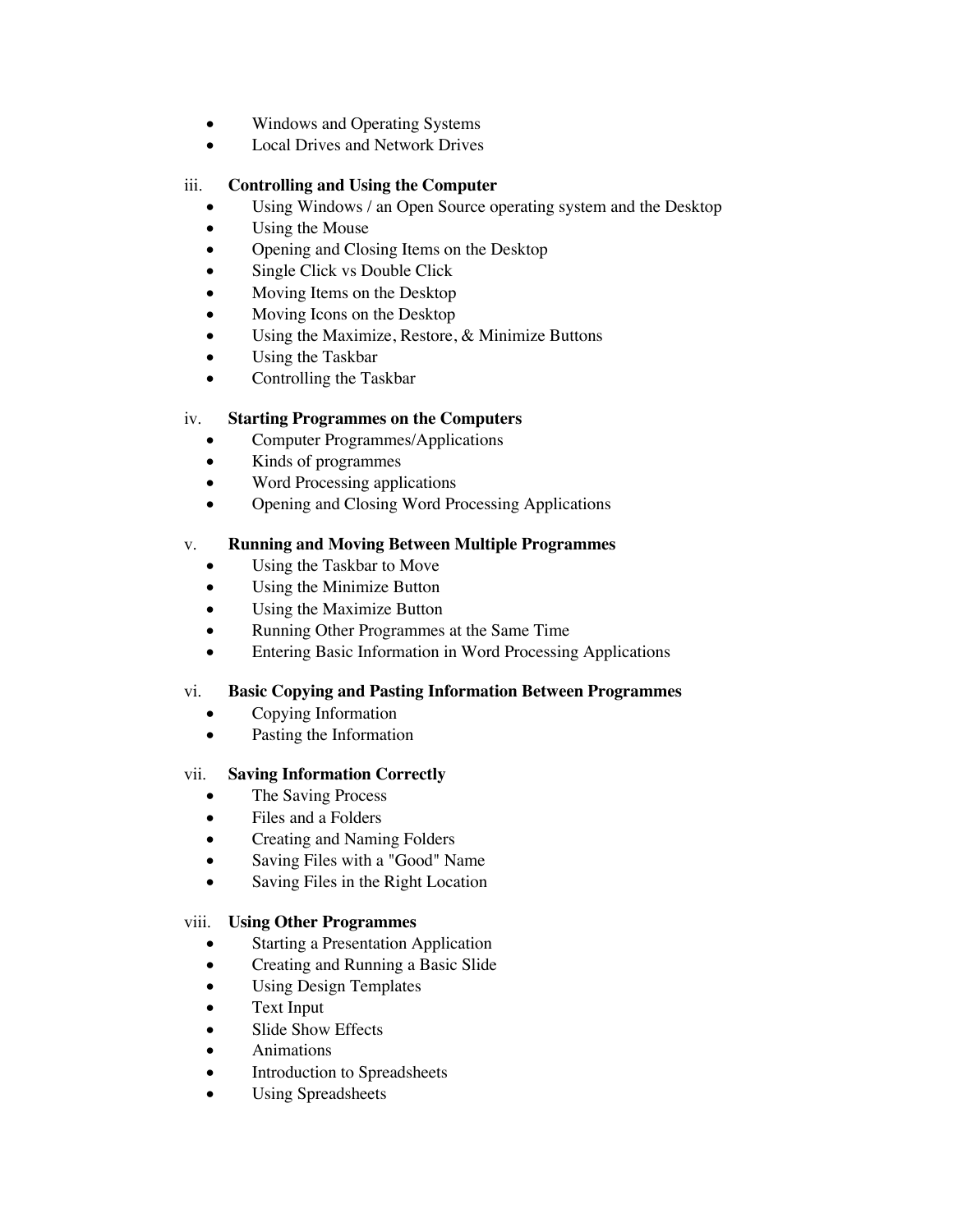• The functions of a spreadsheet

# ix. **Using the Intraweb and the Internet**

- Opening the Intraweb page
- Navigating through the Intraweb page
- Creating and Sending an e-mail
- Opening an e-mail
- Basics of Connecting to the Internet
- Introduction to Browsers
- Hyperlinking
- Web Navigation
- Search Engines
- Locating information
- Understanding URLs
- How to find relevant information
- Using Google Scholar
- Ethical Considerations

# **Teaching Methodology**

This course will be conducted both in the classroom and in the computer lab. Students will be continually assessed so that progress through the course is steady and they master the various parts of the course before embarking on new topics.

# **Course Assessment**

The course will be assessed continuously through practical exercises in the computer lab. A written test at the end of the course will account for 30% of the final course mark. A practical examination at the end of the course will account for 70% of the final course mark.

# **UFP 201 Effective Writing and Communication Skills 45 CH 3 CU**

# **Course Description**

This foundational course teaches the basics of good writing and communication skills. Students learn how to write grammatically-correct reports and focus on the interactive processes of transmitting and/or exchanging messages, information and/or understanding within individuals, groups, and organizations. The course examines the factors and circumstances that influence the flow and impact of messages, information, and understanding among individuals, groups and organizations.

# **Course Objective**

At the end of the course, students should be able to:understand the necessity for accurate and effective written and verbal communication understand the basic concepts, principles, techniques, and proficiency required for academic study

# **Course Outline**

- i. **Introduction to Communication Skills**
	- The Concept of Communication
	- Introduction to Communication Theory
	- The Communication Process
	- Elements/Aspects of communication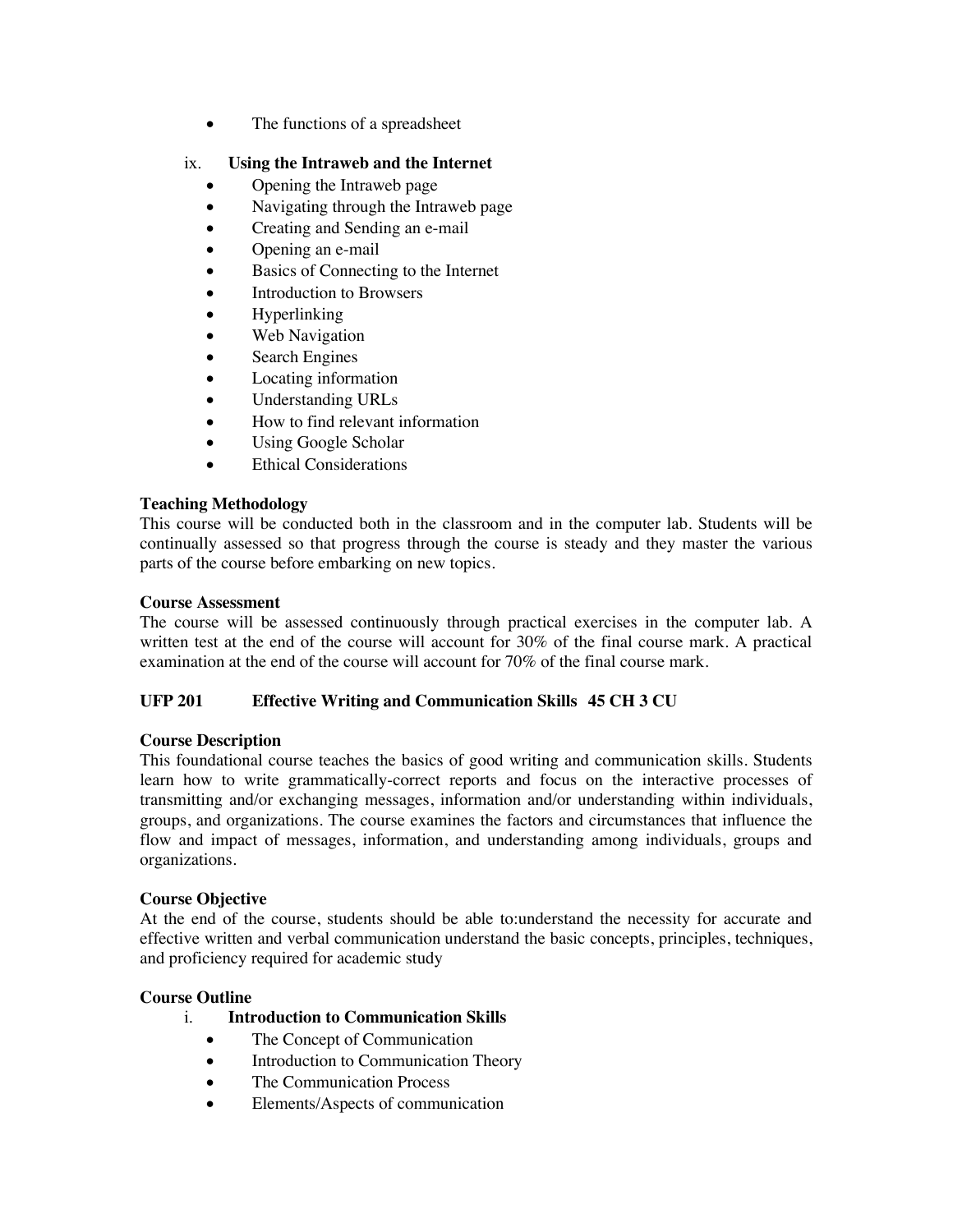- Forms/Classification of Communication
- Importance of Good Communication

# ii. **Communication Media**

- Introduction to Communication Media
- Oral Communication
- Written Communication
- Visual Communication
- Audio Visual Communication
- Technological Developments and Communication media

#### iii. **Barriers to Communication**

- Medium barriers
- Physical Barriers
- Comprehension barriers
- Socio–Psychological Barriers
- How to Overcome Barriers

# iv. **Principles of Communication**

- Clarity
- Consideration
- **Correctness**
- **Courtesy**
- **Conciseness**
- Completeness
- Interpersonal communication
- Inter-cultural communication

# v. **Written Communication**

- The Functions of Written Communication
- The Theory and Practice of Effective Writing Skills
- Key Business Writing Skills
- Written Communication
- Forms of Written Communication
- **Letters**
- e-Mails
- **Texting**
- Reports and Presentations
- Circulars and Notices

# vi. **Oral, Visual, and Audio-Visual Means Of Communication**

- Oral Communication
- Understanding Body Language
- Telephone communication
- Committees, Meetings, and Conferences
- Audio–Visual Communication
- Class Presentations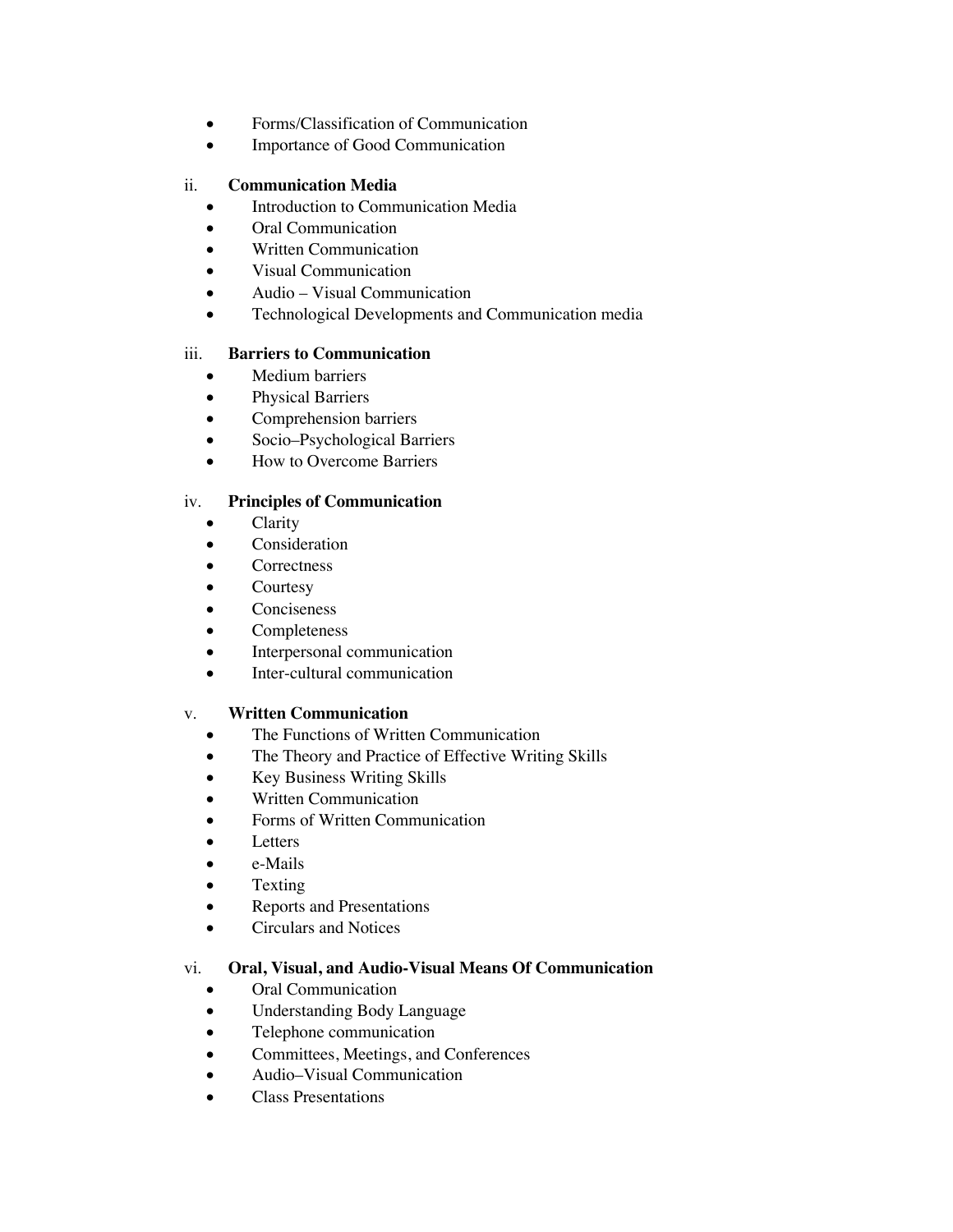- Speeches
- **Effective Oral Communication**

# **Teaching Methodology**

Lectures, practical work, tutorials, group discussions, class presentations, and team work.

# **Course Assessment**

The course will be assessed by practical exercises in class (60%) and a final written examination  $(40\%).$ 

# **UFP 202 Study Skills for Academic Life 45 CH 3 CU**

# **Course Description**

When students enter university, they need the self-knowledge and academic skills to meet the challenges of university life and work. This course helps students develop effective strategies and practical skills needed in academic performance. The course also shows students how to create and use study systems, think critically, concentrate, read with understanding and manage their learning to achieve the outcome they want. In brief, this course aids students to learn how to learn so that they can take control of their learning processes.

# **Course Objectives**

Upon completion of this course students will:

- know how to apply self-management skills to guide academic performance
- understand the ways in which they learn best
- define their own goals and preferences in study
- know and use the vital study skills and strategies they need to become confident in class
- create and use study systems, think critically, concentrate, read and listen with understanding
- develop and implement strategies to manage their time effectively
- develop effective test and examination taking skills

# i. **Motivation to Learn**

- Assess Academic Strengths and Weaknesses
- Discover Learning Styles
- Develop Critical Thinking and Study Skills

# ii. **Using Critical Thinking Strategies**

- Examine Assumptions
- **Make Predictions**
- Read With A Purpose
- Sharpen Interpretations and read Implications
- Evaluate what is learned

# iii. **Setting Goals and Solving Problems**

- Set Goals for Success in University
- Developing a Positive Attitude

# iv. **Sharpening Classroom Skills**

- Prepare for Class
- Become an Active Listener
- Develop A Personal Note-Taking System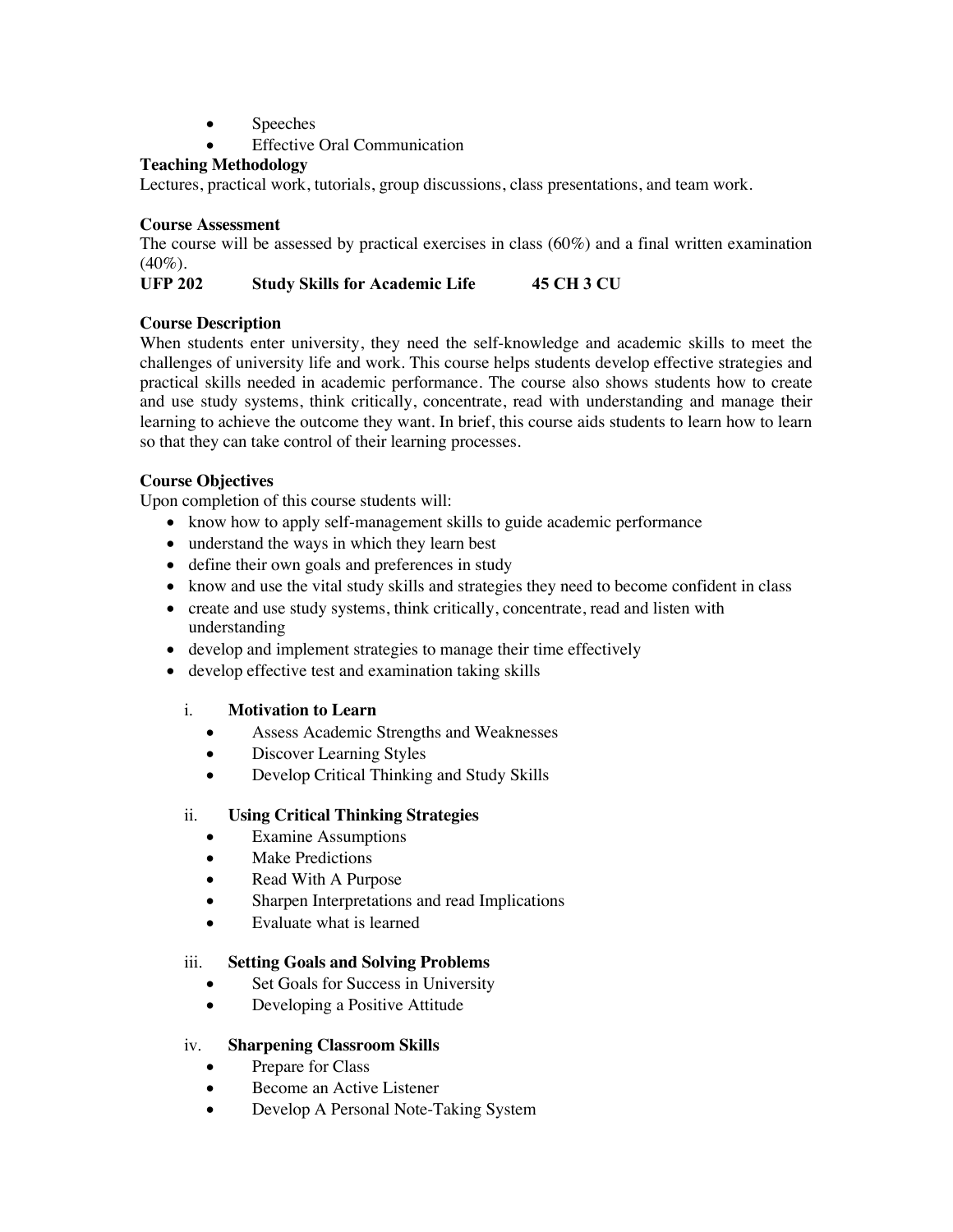• Guidelines for Note Taking

# v. **Creating Study System**

- The Basic Systems
- Devising a Helpful Study System
- Organizing Information for Study

# vi. **Controlling Concentration**

- **Concentrations**
- Eliminate Distractions
- Using a Study System Effectively
- Strategies to Improve Concentration

# vii. **Improving Learning and Memory**

- How Memory Works
- Increase Memory Power

# viii. **Becoming an Active Reader**

- Reading Actively
- Find the Main Idea, Details, and Implications
- Using a Textbook Marking System

# ix. **Preparing for Tests**

- How To Prepare for Tests
- Organize and Review
- Re-write notes
- Read assignments
- Develop a Test-taking Routine
- Reducing Test Anxiety
- Eliminate the Causes of Test Anxiety
- Learn to Relax
- Face Fears and Think Positively

# **Teaching Methodologies**

Lectures, class discussions, small group work, and assignments.

# **Course Assessment**

The continuous assessments for this course will account for  $60\%$  of the final course mark; the final examination will account for 40% of the final course mark.

**UFP 203 Understanding the World Today 60 CH 4 CU**

# **Course Description**

This course in the University Foundation Programme is a general course that is intended to sharpen students' critical thinking skills by exposing them to ideas and issues crucial in understanding the world today. The course will stimulate debate on numerous issues including development, current affairs, poverty, globalization, international relations, the world's changing political economy, culture, consumerism, and gender and environmental issues. The course will use materials from newspapers, the internet, and television.